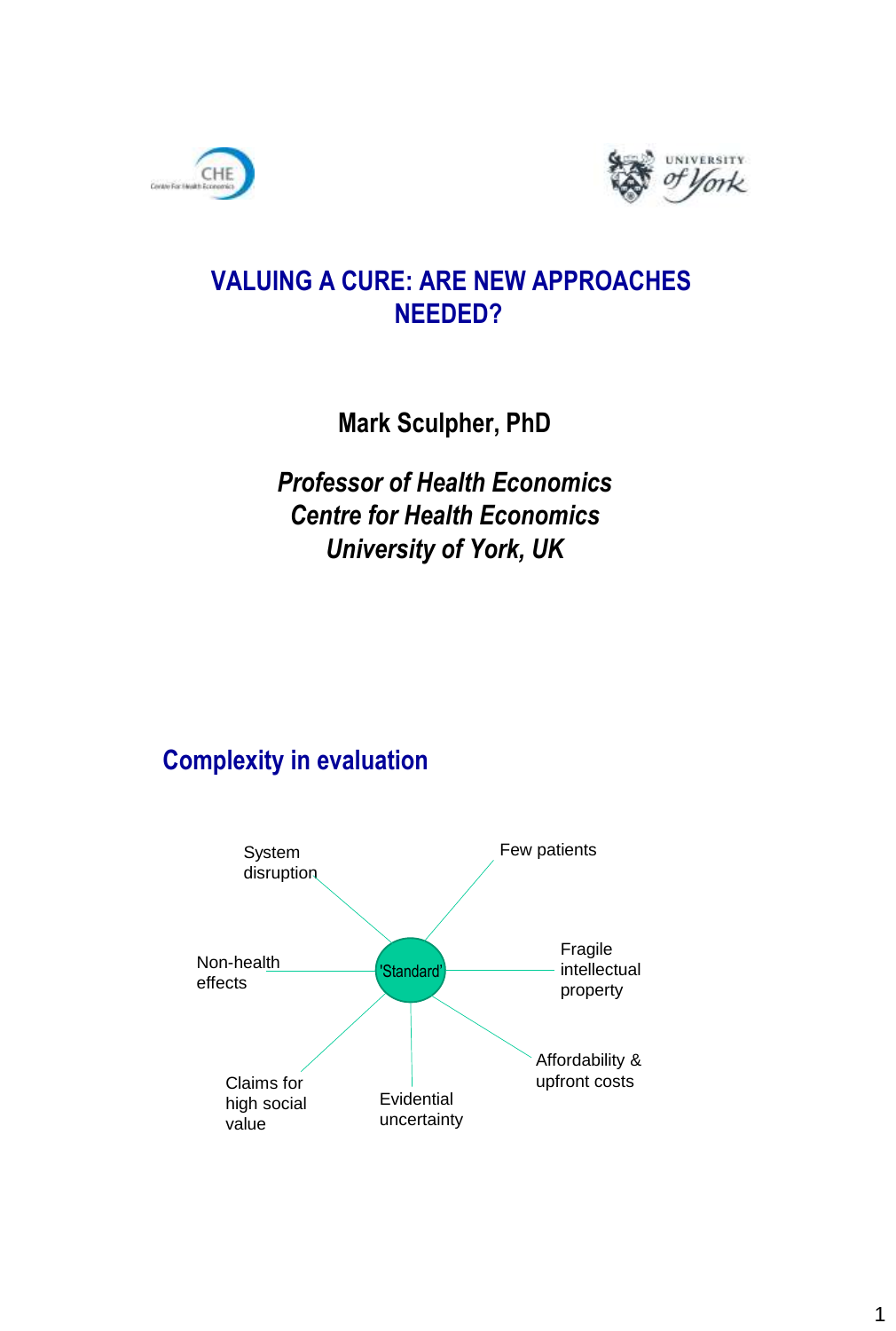# **Complexity in evaluation**



## **Cost-effectiveness and affordability**

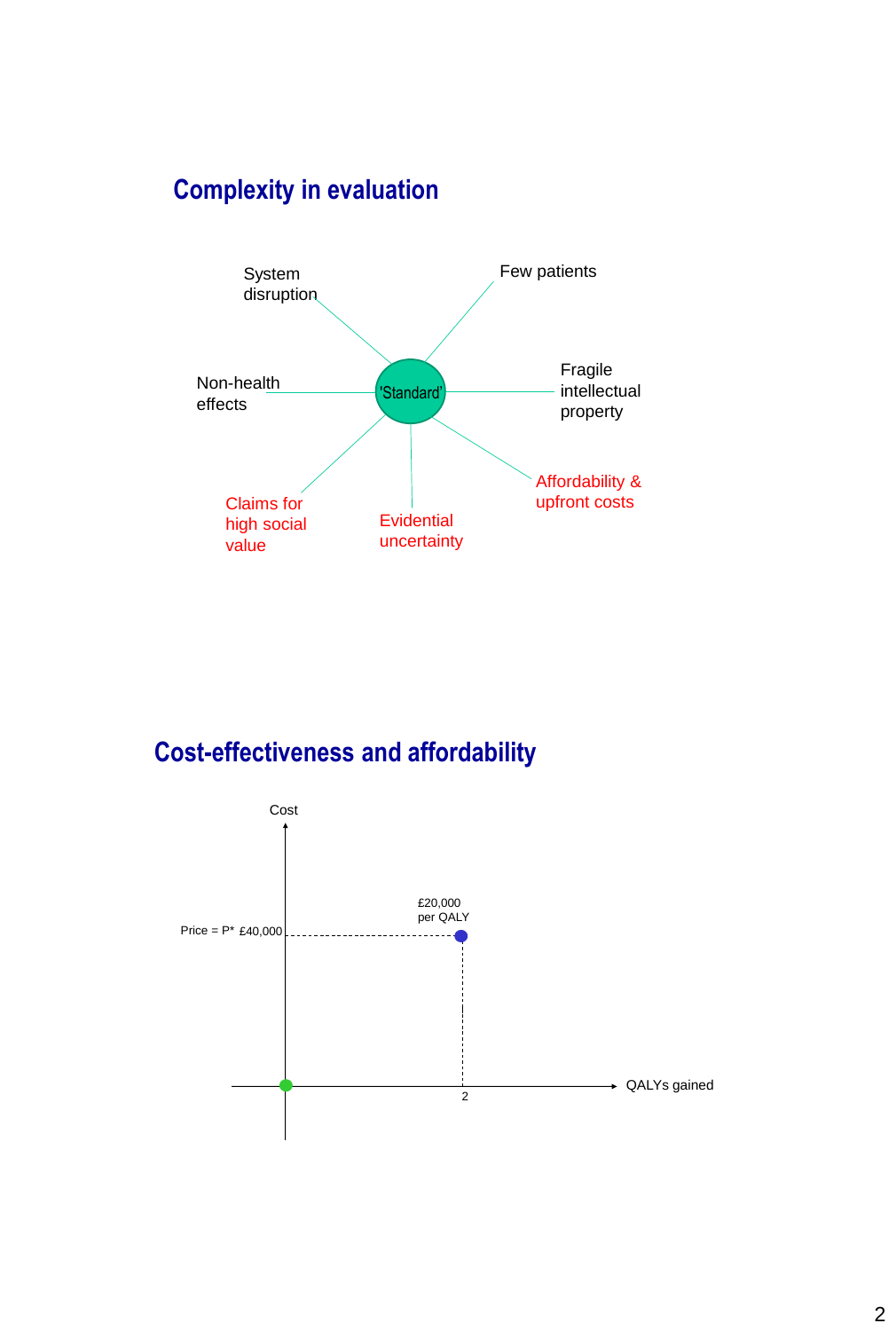

## **Cost-effectiveness and affordability**



#### 3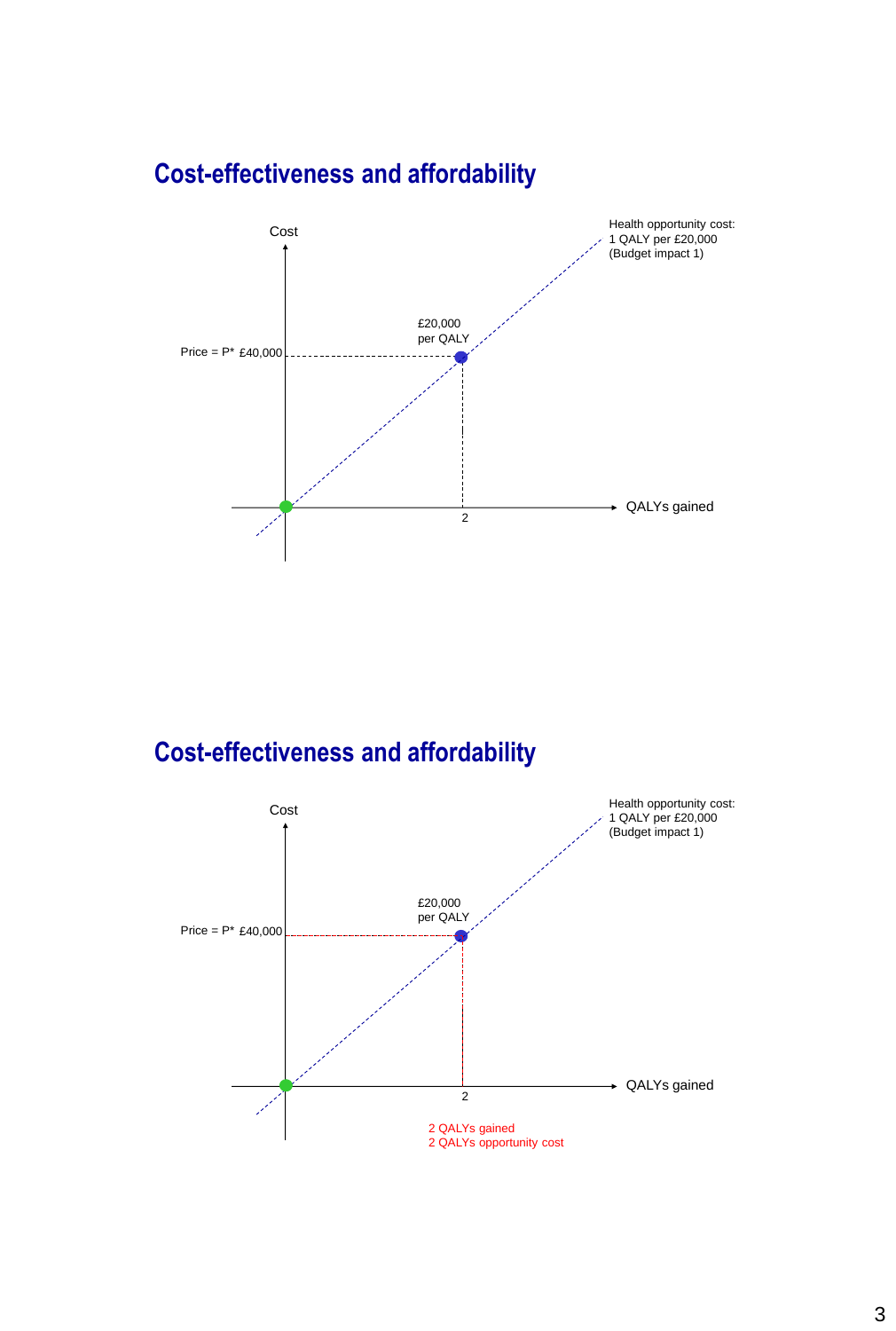

## **Cost-effectiveness and affordability**

## **Cost-effectiveness and affordability**

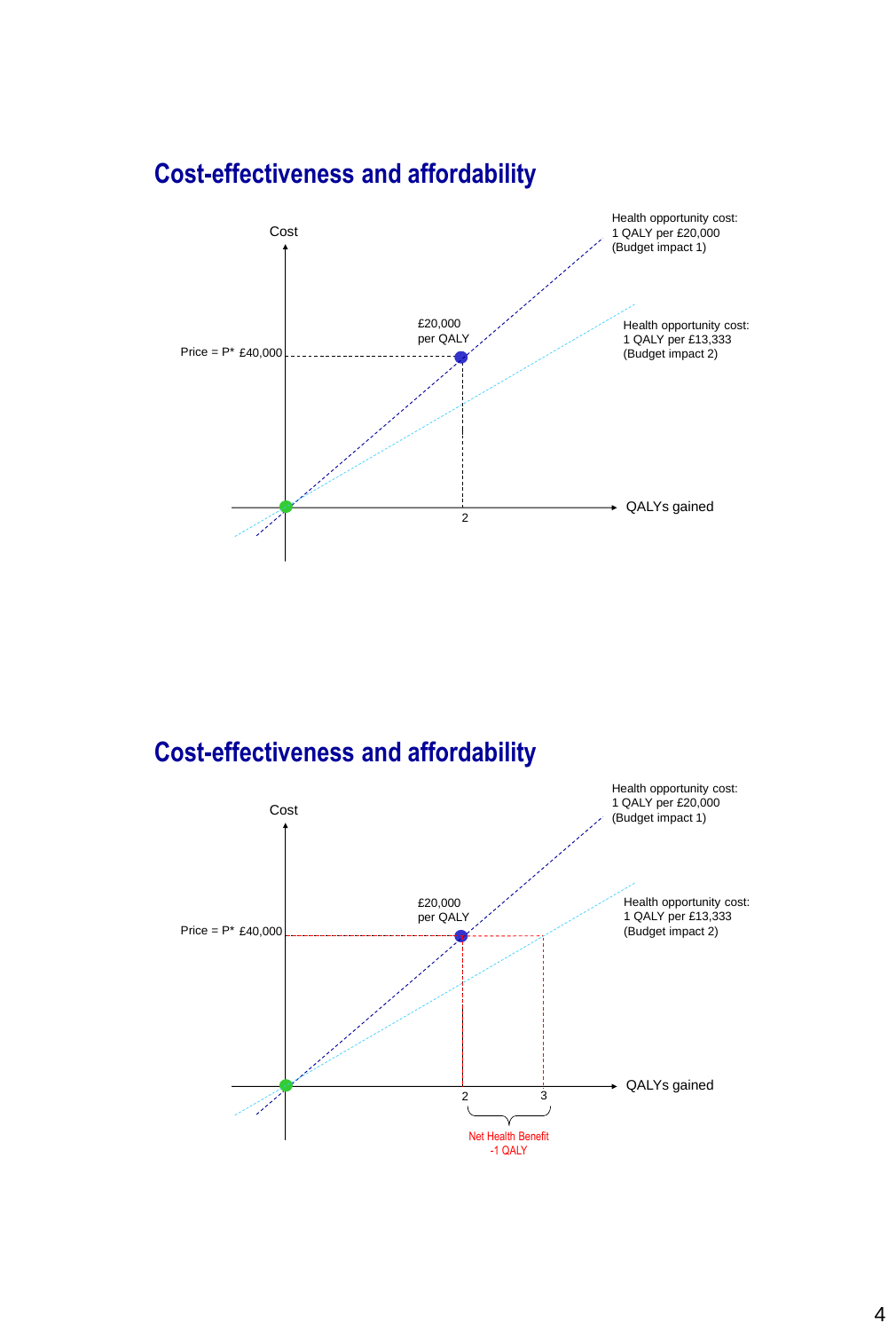## **Estimating opportunity cost by budget impact**



Lomas *et al. Value in Health*, 2018, 21:266-275

### **Evidential uncertainty – example of oncology**



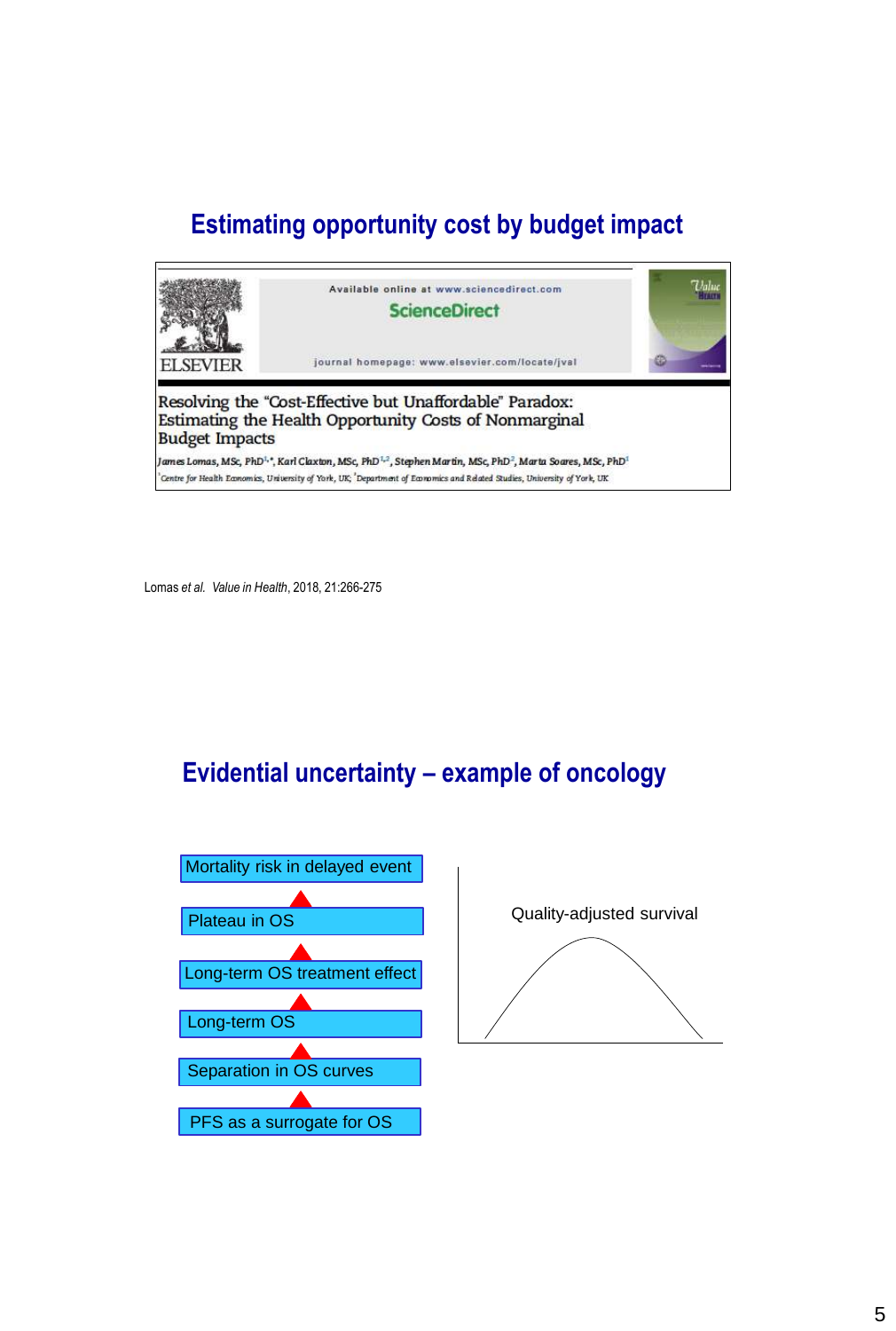## **Example in oncology**



Othus et al. Value in Health 2017;20:705-9

## **Decision uncertainty and its implications**

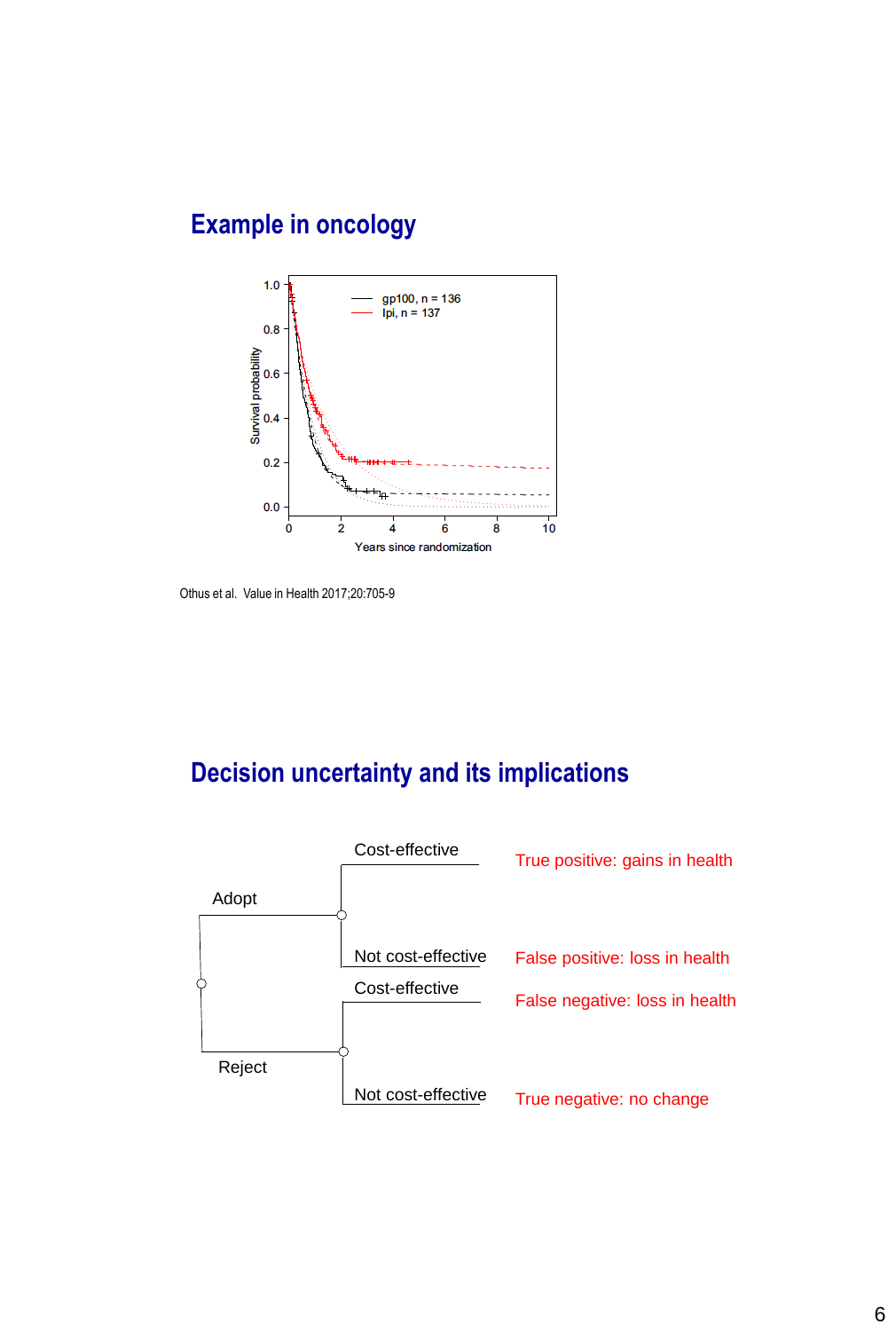## **Dealing with uncertainty**

#### **Analysis**

- Magnitude and cost of uncertainty
- Key uncertainties
- Feasibility & timing of research
- Irrecoverable costs
- Impact of price changes

#### **Policy responses**

- Fund
- Reject
- Price reduction
- Risk-sharing
- Fund only in research
- Fund with research

## **Should we value putative cures differently?**



Versus